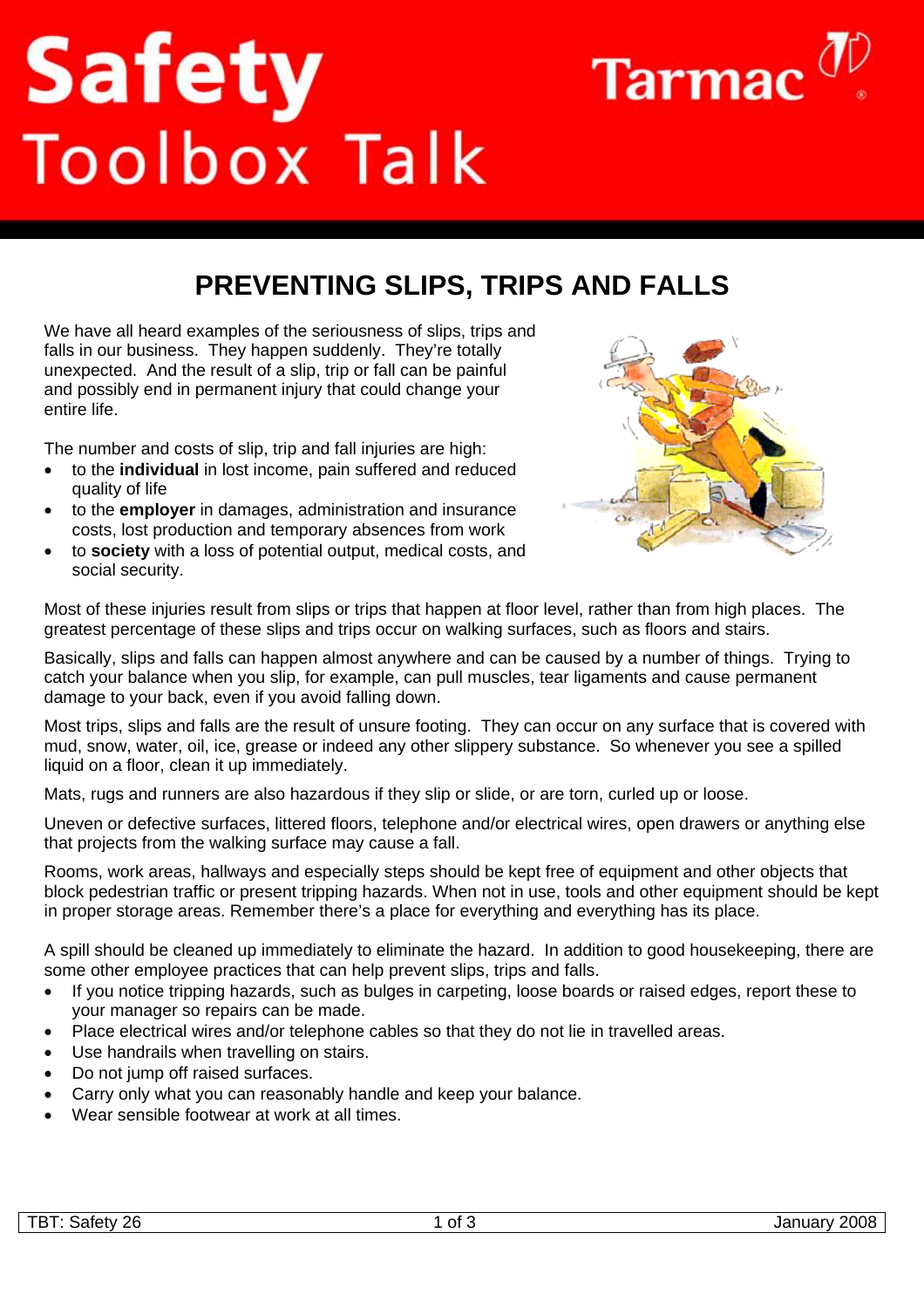- Make sure the ground is level and well-graded.
- Keep storage areas and walkways free of holes, ruts and obstructions.
- Clean up spills of grease, oils, or other liquids at once. If it's not possible cover them with sand or some other absorbent material until they can be cleaned up. Someone might slip.
- Make sure there's adequate lighting. If a light is out, report it.
- Implement gritting/salting procedures, supplying adequate provision of materials and equipment to reduce ice formation during the colder months.
- Stay alert and always expect the unexpected at all levels.

The safety rules for preventing slips, trips and falls really are just 'common sense' rules, which you probably have heard dozens of times before. Nevertheless, a look at the statistics tells us that they need to be repeated until we do our part to prevent those disastrous slips, trips and falls, which are costing people time and money and a lot of pain as well. Let's concentrate on safety today and every day to prevent slips, trips and falls.

Be careful. Watch your step. Report all hazardous conditions to your manager immediately, unless you can take care of them.

# **The important thing is stay alert to the risk of slips, trips and falls and to report any problem areas.**



#### **Case study**

A Tarmac employee went over on his ankle whilst standing on an uneven and poorly graded area of laid asphalt. He sustained a painful sprain to his ankle and four working days were lost.

As a result the ground surface was improved and a review of the current footwear issued was carried out.

# **Comments**

(Ask the question 'Do you have any concerns about slips, trips or falls?')

# **QUESTIONS – (there may be more than one correct answer)**

|              |                                                                                   | A                                         | B                                       | C                                                 |
|--------------|-----------------------------------------------------------------------------------|-------------------------------------------|-----------------------------------------|---------------------------------------------------|
| 1            | At what level do most slips and<br>trips happen?                                  | Below floor level                         | Above 2 metres                          | Floor level                                       |
| $\mathbf{2}$ | What do you need to do if you<br>see a spillage?                                  | Warn your mate                            | Leave it for the<br>cleaner to sort out | Clean it up<br>immediately                        |
| $\mathbf{3}$ | If you notice an area that has a<br>re-occurring spillage, what<br>should you do? | Avoid the area in<br>case you slip        | Tell your supervisor<br>immediately     | Investigate it when<br>you have a spare<br>moment |
| 4            | Which one of these would reduce<br>your chance of a trip or slip?                 | Reading whilst<br>walking                 | Using handrails on<br>stairs            | Wearing loose<br>fitting shoes                    |
| 5            | What can increase your chance<br>of a trip or slip?                               | Trailing cables<br>across access<br>areas | Untidy working area                     | Reporting loose<br>floor tiles                    |